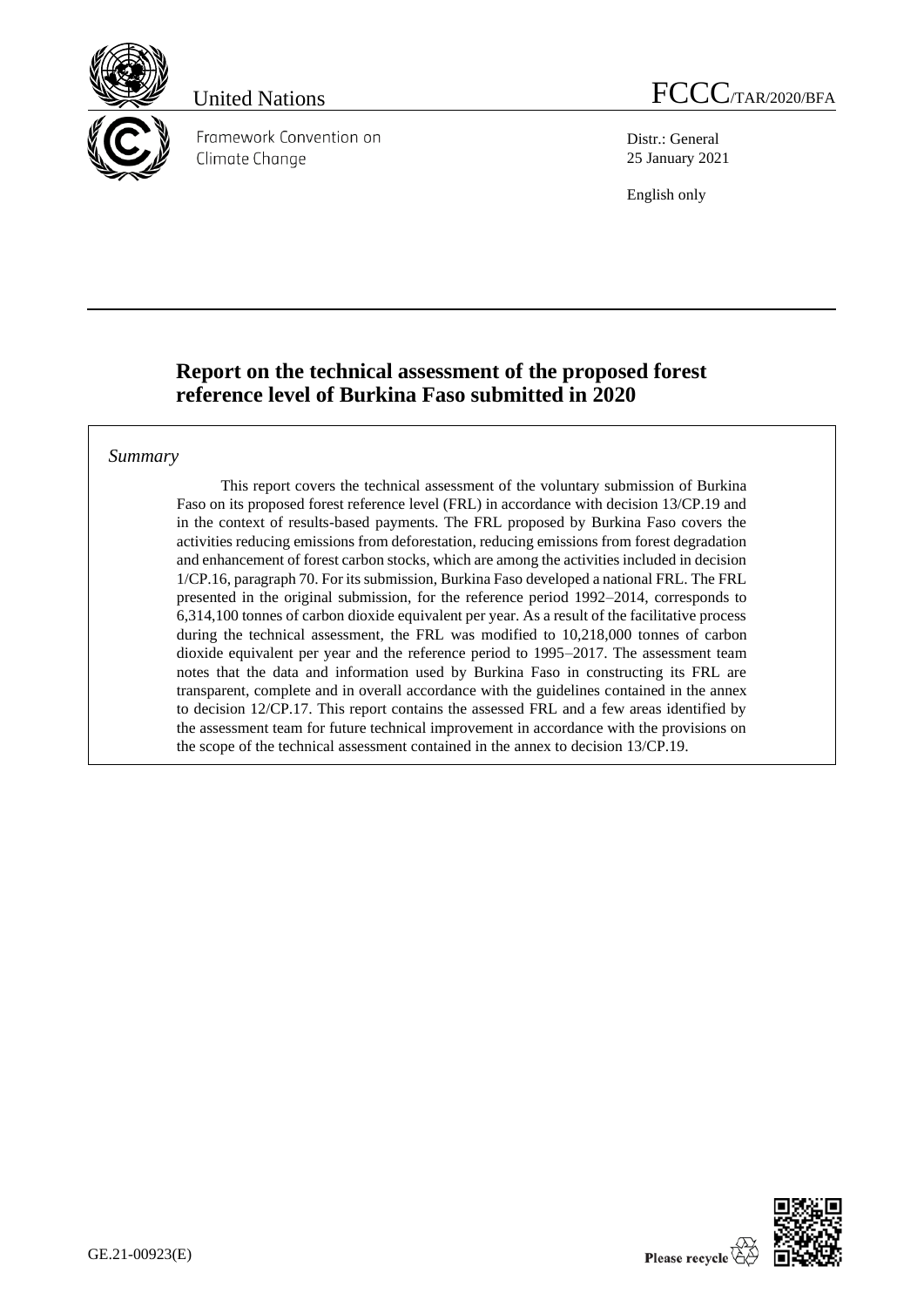# **Abbreviations and acronyms**

| AD                              | activity data                                                                                                                                                                                                                                |  |  |
|---------------------------------|----------------------------------------------------------------------------------------------------------------------------------------------------------------------------------------------------------------------------------------------|--|--|
| AT                              | assessment team                                                                                                                                                                                                                              |  |  |
| CH <sub>4</sub>                 | methane                                                                                                                                                                                                                                      |  |  |
| <b>COP</b>                      | Conference of the Parties                                                                                                                                                                                                                    |  |  |
| CO <sub>2</sub>                 | carbon dioxide                                                                                                                                                                                                                               |  |  |
| $CO2$ eq                        | carbon dioxide equivalent                                                                                                                                                                                                                    |  |  |
| EF                              | emission factor                                                                                                                                                                                                                              |  |  |
| <b>FAO</b>                      | Food and Agriculture Organization of the United Nations                                                                                                                                                                                      |  |  |
| <b>FRA</b>                      | <b>Global Forest Resources Assessment</b>                                                                                                                                                                                                    |  |  |
| <b>FREL</b>                     | forest reference emission level                                                                                                                                                                                                              |  |  |
| <b>FRL</b>                      | forest reference level                                                                                                                                                                                                                       |  |  |
| <b>GHG</b>                      | greenhouse gas                                                                                                                                                                                                                               |  |  |
| <b>IPCC</b>                     | Intergovernmental Panel on Climate Change                                                                                                                                                                                                    |  |  |
| <b>MMU</b>                      | minimum mapping unit                                                                                                                                                                                                                         |  |  |
| NC                              | national communication                                                                                                                                                                                                                       |  |  |
| <b>NFI</b>                      | national forest inventory                                                                                                                                                                                                                    |  |  |
| $N_2O$                          | nitrous oxide                                                                                                                                                                                                                                |  |  |
| $REDD+$                         | reducing emissions from deforestation; reducing emissions from forest<br>degradation; conservation of forest carbon stocks; sustainable<br>management of forests; and enhancement of forest carbon stocks (decision<br>$1/CP.16$ , para. 70) |  |  |
| Revised 1996 IPCC<br>Guidelines | Revised 1996 IPCC Guidelines for National Greenhouse Gas Inventories                                                                                                                                                                         |  |  |
| <b>SOC</b>                      | soil organic carbon                                                                                                                                                                                                                          |  |  |
| <b>TA</b>                       | technical assessment                                                                                                                                                                                                                         |  |  |
| 2006 IPCC Guidelines            | 2006 IPCC Guidelines for National Greenhouse Gas Inventories                                                                                                                                                                                 |  |  |
|                                 |                                                                                                                                                                                                                                              |  |  |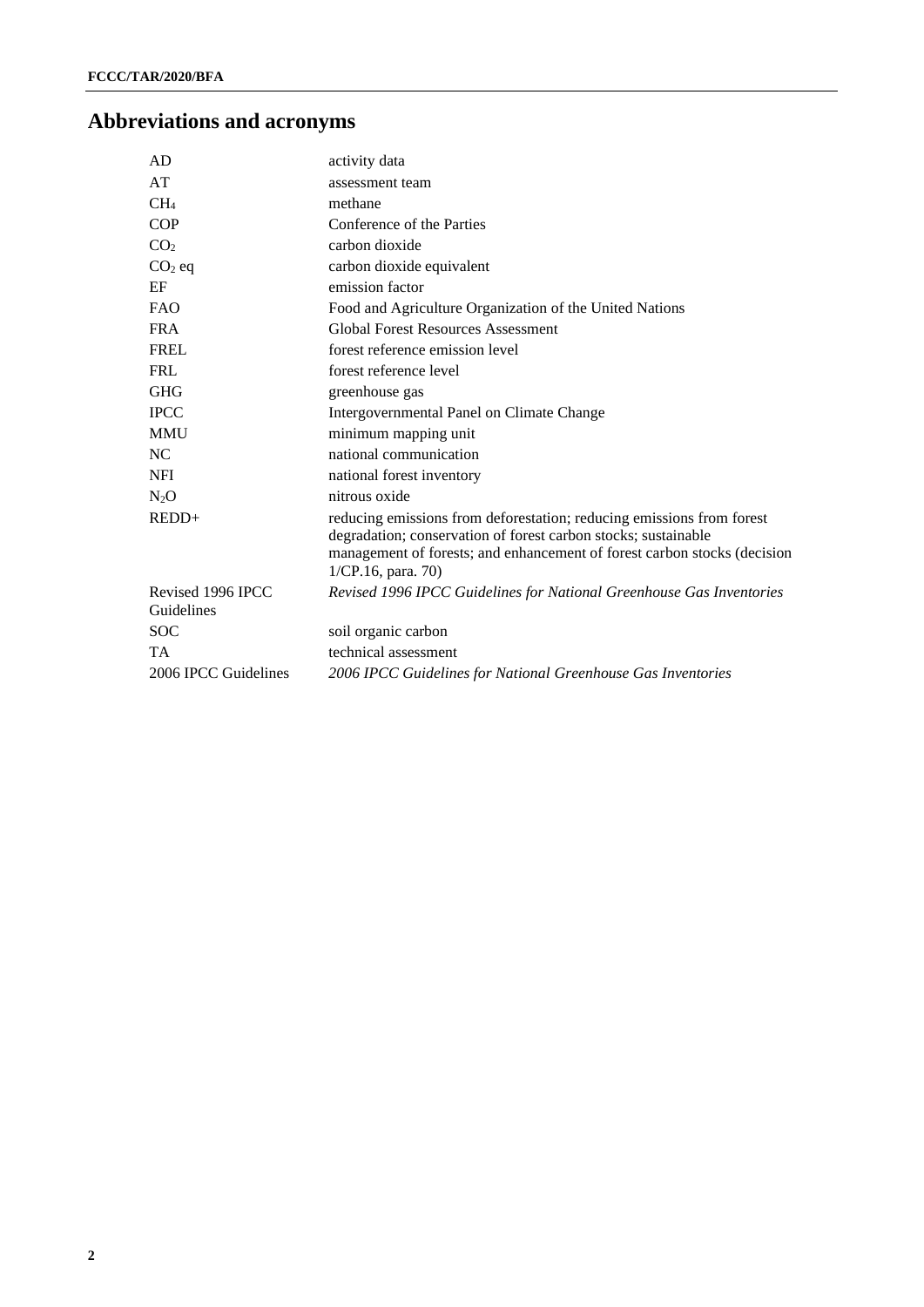# **I. Introduction and summary**

### **A. Overview**

1. This report covers the TA of the voluntary submission of Burkina Faso on its proposed  $FRL$ ,<sup>1</sup> submitted on 6 January 2020, in accordance with decisions  $12/CP.17$  and  $13/CP.19$ . The remote  $TA^2$  took place from 8 to 12 June 2020 and was coordinated by the secretariat.<sup>3</sup> The TA was conducted by two land use, land-use change and forestry experts from the UNFCCC roster of experts<sup>4</sup> (hereinafter referred to as the AT): Florian Claeys (France) and Jean-Paul Kibambe Lubamba (Democratic Republic of the Congo). In addition, Gervais Ludovic Itsoua Madzous, an expert from the Consultative Group of Experts, participated as an observer<sup>5</sup> during the remote session. The TA was coordinated by Sabin Guendehou (secretariat).

2. In response to the invitation of the COP and in accordance with the provisions of decision 12/CP.17, paragraphs 7–15 and annex, Burkina Faso submitted its proposed FRL on a voluntary basis. The proposed FRL is one of the elements<sup>6</sup> to be developed in implementing the activities referred to in decision 1/CP.16, paragraph 70. Pursuant to decision 13/CP.19, paragraphs 1–2, and decision 14/CP.19, paragraphs 7–8, the COP decided that each submission of a proposed FREL or FRL, as referred to in decision 12/CP.17, paragraph 13, shall be subject to a TA in the context of results-based payments.

3. Burkina Faso provided its submission in French. The submission is supported by two annexes covering transition matrices for all land-use database categories (annex 1) and uncertainty calculations for EFs (annex 2), which enhance the transparency of the FRL. The Party also provided additional material during the TA: the technical specifications for landuse change maps, vegetation-cover maps, a detailed description of the NFI, a description of the national soil survey, a draft version of the NC3 (dated August 2019), a summary report of the national working group on forest definition and the land classification scheme, a draft version of the national REDD+ strategy, and detailed documentation on the construction of the FRL, including uncertainty estimates. Burkina Faso further provided information on the quality control and validation of the vegetation-cover maps produced by the Geographic Institute of Burkina Faso and on national policies and institutional arrangements related to the country's REDD+ activities.

4. The objective of the TA is to assess the degree to which the information provided by Burkina Faso is in accordance with the guidelines for submissions of information on reference levels<sup>7</sup> and to offer a facilitative, non-intrusive, technical exchange of information on the construction of the FRL with a view to supporting the capacity of Burkina Faso for the construction and future improvement of its FRL, as appropriate.<sup>8</sup>

5. The TA of the FRL submitted by Burkina Faso was undertaken in accordance with the guidelines and procedures for the TA of submissions from Parties on proposed FRELs and/or FRLs.<sup>9</sup> This report on the TA was prepared by the AT following the same guidelines and procedures.

6. Following the process set out in those guidelines and procedures, a draft version of this report was communicated to the Government of Burkina Faso. The facilitative exchange during the TA allowed Burkina Faso to provide clarifications and additional information, which were considered by the AT in the preparation of this report.<sup>10</sup> As a result of the

<sup>&</sup>lt;sup>1</sup> The submission of Burkina Faso is available a[t https://redd.unfccc.int/submissions.html?country=bfa.](https://redd.unfccc.int/submissions.html?country=bfa)

<sup>&</sup>lt;sup>2</sup> Owing to the circumstances related to the coronavirus disease 2019, the TAs of the FREL and FRL submissions of developing country Parties in 2020 had to be conducted remotely.

As per decision 13/CP.19, annex, para. 7.

<sup>4</sup> As per decision 13/CP.19, annex, paras. 7 and 9.

<sup>5</sup> As per decision 13/CP.19, annex, para. 9.

 $6$  See decision 1/CP.16, para. 71(b).

<sup>7</sup> Decision 12/CP.17, annex.

Decision 13/CP.19, annex, para.  $1(a-b)$ .

<sup>9</sup> Decision 13/CP.19, annex.

<sup>10</sup> As per decision 13/CP.19, annex, paras. 1(b), 13 and 14.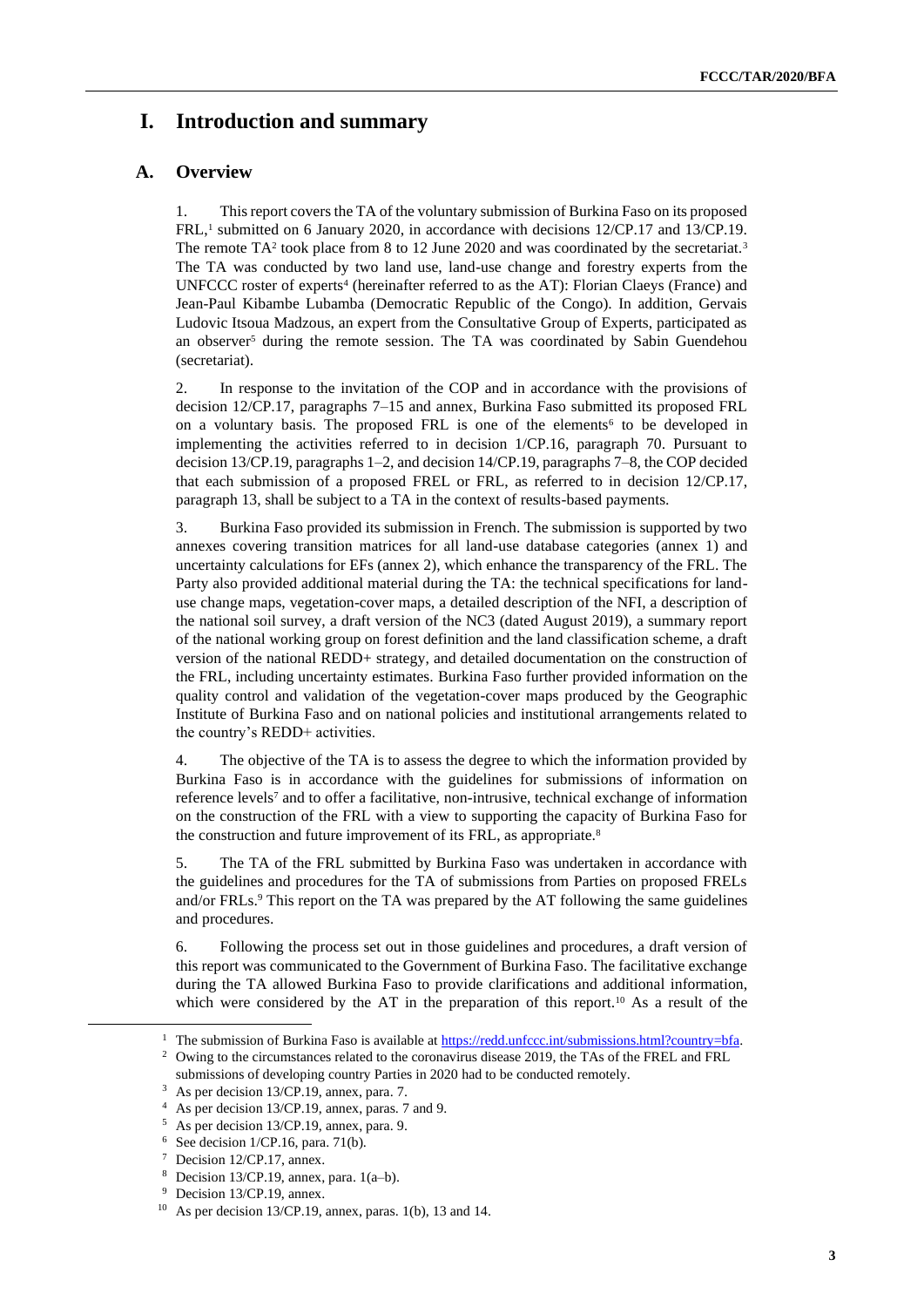facilitative interactions with the AT during the TA, Burkina Faso provided a modified version of its submission on 19 August 2020, which took into consideration the technical input of the AT. The modifications improved the clarity and transparency of the submitted FRL. This TA report was prepared in the context of the modified FRL submission. The modified submission, containing the assessed FRL, and the original submission are available on the UNFCCC website.<sup>11</sup>

#### **B. Proposed forest reference level**

7. In decision 1/CP.16, paragraph 70, the COP encouraged developing country Parties to contribute to mitigation actions in the forest sector by undertaking a number of activities, as deemed appropriate by each Party and in accordance with their respective capabilities and national circumstances, in the context of providing adequate and predictable support. The FRL proposed by Burkina Faso, on a voluntary basis for a TA in the context of results-based payments, covers the activities reducing emissions from deforestation, reducing emissions from forest degradation and enhancement of forest carbon stocks, which are three of the five activities referred to in that paragraph. Pursuant to paragraph 71(b) of the same decision, Burkina Faso developed a national FRL that covers its entire territory. For its submission, Burkina Faso applied a stepwise approach to developing its FRL in accordance with decision 12/CP.17, paragraph 10. The stepwise approach enables Parties to improve their FRELs or FRLs by incorporating better data, improved methodologies and, where appropriate, additional pools.

8. The national FRL proposed by Burkina Faso for the historical reference period 1995– 2017 is the annual average of emissions of  $CO<sub>2</sub>$ , CH<sub>4</sub> and N<sub>2</sub>O associated with deforestation and forest degradation and net removals associated with enhancement of forest carbon stocks. The proposed FRL was constructed using the gain–loss method from the 2006 IPCC Guidelines. The AD used in constructing the FRL were extracted from three land-use databases (for 1992, 2002 and 2014) and two maps of vegetation-cover change (for 1992– 2002 and 2002–2014). The maps were developed by the Geographic Institute of Burkina Faso on behalf of the Ministry of Environment, Green Economy and Climate Change. In the modified submission, emissions of  $CO<sub>2</sub>$ ,  $CH<sub>4</sub>$  and  $N<sub>2</sub>O$  associated with bush fires were estimated using historical data gathered between 1995 and 2017 from the Monitoring for Environment and Security in Africa programme and the National Observatory for the Environment and Sustainable Development. The EFs were obtained from Burkina Faso's second NFI, which was carried out between 2012 and 2018, and the national soil survey, which was conducted by the National Soils Bureau between 1985 and 2019. The EFs were complemented by soil data and information from the International Soil Reference and Information Centre.<sup>12</sup> The EFs for bush fire emissions are IPCC default values from the 2006 IPCC Guidelines. Regarding the 100-year time-horizon, global warming potential values from the IPCC Second Assessment Report were used to convert  $CH_4$  and  $N_2O$  emissions into  $CO<sub>2</sub>$  eq emissions. The FRL presented in the modified submission, with the aim of accessing results-based payments for REDD+ activities for 1995–2017, corresponds to 10,218,000 t  $CO<sub>2</sub>$  eq/year.<sup>13</sup>

9. The proposed FRL includes the pools above-ground biomass, below-ground biomass, deadwood and SOC, and excludes the litter pool. Regarding GHGs, the submission includes  $CO<sub>2</sub>$ , CH<sub>4</sub> and N<sub>2</sub>O.

<sup>&</sup>lt;sup>11</sup> [https://redd.unfccc.int/submissions.html?country=bfa.](https://redd.unfccc.int/submissions.html?country=bfa)

<sup>&</sup>lt;sup>12</sup> Available a[t https://data.isric.org/geonetwork/srv/eng/catalog.search#/metadata/4ef1fe75-44f2-4f12](https://data.isric.org/geonetwork/srv/eng/catalog.search#/metadata/4ef1fe75-44f2-4f12-b0a4-dad9d90a61b9) [b0a4-dad9d90a61b9.](https://data.isric.org/geonetwork/srv/eng/catalog.search#/metadata/4ef1fe75-44f2-4f12-b0a4-dad9d90a61b9)

<sup>&</sup>lt;sup>13</sup> In its original submission, Burkina Faso proposed a national FRL of 6,314,100 t CO<sub>2</sub> eq/year for 1995– 2015. The difference between the original and the modified submission is due mostly to the change of the national forest definition, historical reference period and MMU (from 0.5 to 0.8 ha), inclusion of CH<sup>4</sup> and N2O emissions and emissions associated with bush fires, more accurate consideration of above-ground biomass on non-forest land and more comprehensive treatment of the SOC pool.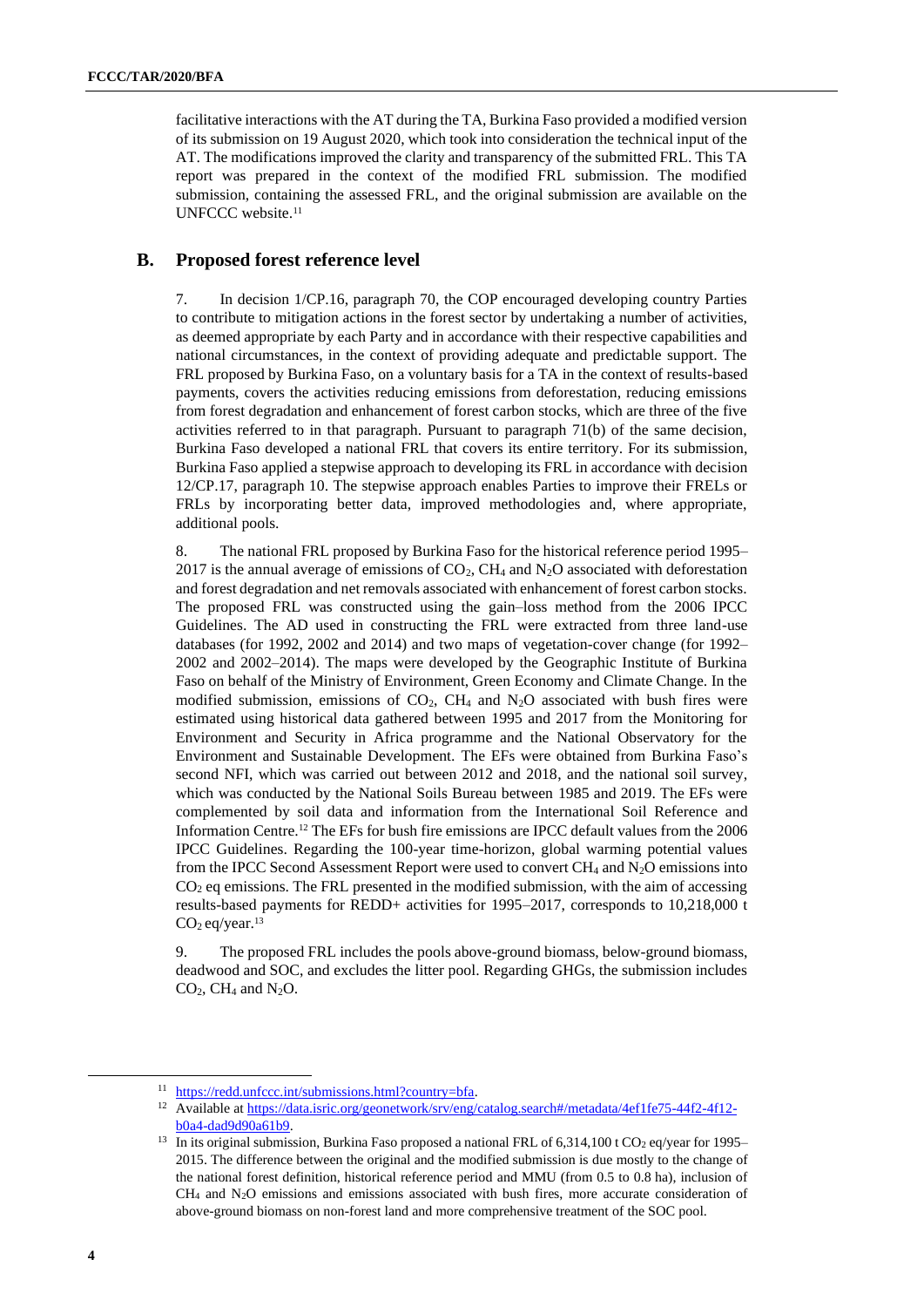# **II. Data, methodologies and procedures used in constructing the proposed forest reference level**

### **How each element in the annex to decision 12/CP.17 was taken into account in constructing the forest reference level**

#### **1. Information used by the Party in constructing its forest reference level**

10. For constructing its FRL, Burkina Faso used the 2006 IPCC Guidelines. The FRL includes the activities reducing emissions from deforestation, reducing emissions from forest degradation and enhancement of forest carbon stocks for the reference period 1995–2017. Deforestation is defined as the transition from forest land to non-forest land. Forest degradation refers to the reduction of carbon stocks in forest land remaining forest land, which may include loss of biodiversity. No clear definition is provided in the submission of the enhancement of forest carbon stocks, but it is implied that it includes the natural regeneration of fallow land and the assisted regeneration of forest land through afforestation and reforestation.

11. The Party sourced its AD from satellite images for 1992 (from Landsat 4 and 5), 2002 (Landsat 7) and 2014 (Landsat 8) that had  $30 \times 30$  m spatial resolution and covered the whole country. Landsat images were selected mainly on the basis of two criteria: they were cloudfree and could be used for addressing seasonality effects. A supervised pixel-based classification was conducted to obtain the land-cover maps for the three years using an MMU of 0.8 ha, which was considered optimal for the spatial resolution of the satellite imagery used. The three land-cover maps produced were compared with one another to derive landcover change maps for 1992–2002 and 2002–2014. In its modified submission, Burkina Faso included an uncertainty analysis of the land-cover maps, which indicated a total uncertainty of 8.0 per cent, far below the 32.7 per cent indicated in the original submission, for which an MMU of 0.5 ha was used.

12. The EFs for the above-ground biomass and deadwood pools were obtained from data collected during the second NFI, and the EFs for the SOC pool were obtained from data collected during the national soil survey. For the second NFI, the country was stratified into four phytogeographical zones: North Sahelian, South Sahelian, North Soudanian and South Soudanian. A total of 21 strata were defined, comprising eight forest classes: dry forest, gallery forest, forest plantation, tree steppe, tree savannah, agroforestry park, shrub steppe and shrub savannah. A total of 5,850 sampling units (of which 1,147 are permanent plots) with a regular grid of  $3 \times 3$  km were randomly established throughout the entire territory, while ensuring each stratum was statistically represented. After the second NFI, allometric equations were developed for estimating volume of tree trunks, branches with a diameter of greater than or equal to 2 cm and leaf biomass: 19 species-specific (for dominant trees) and one multispecies equation for the Sahelian zones and 21 species-specific (for dominant trees) and one multispecies equation for the Soudanian zones, suitable for estimating fuelwood, timber and leaf biomass volumes by phytogeographical zone. The wood density value used to convert volume into biomass was derived from the literature because that parameter was not measured during the NFI. Information on SOC was obtained from 1,397 georeferenced sample points for which data were collected in the upper 30 cm soil horizon in line with the 2006 IPCC Guidelines. Above-ground biomass, deadwood and SOC were estimated using the tier 3 approach. Below-ground biomass was also estimated with the tier 3 approach, using the IPCC default ratio of below-ground biomass to above-ground biomass for tropical dry forest and subtropical steppe.

#### **2. Transparency, completeness, consistency and accuracy of the information used in constructing the forest reference level**

#### **(a) Methodological information, including description of data sets, approaches and methods**

13. Burkina Faso used the approach described in paragraph 11 above to produce landcover change maps for 1992–2002 and 2002–2014 that contain information on the spatial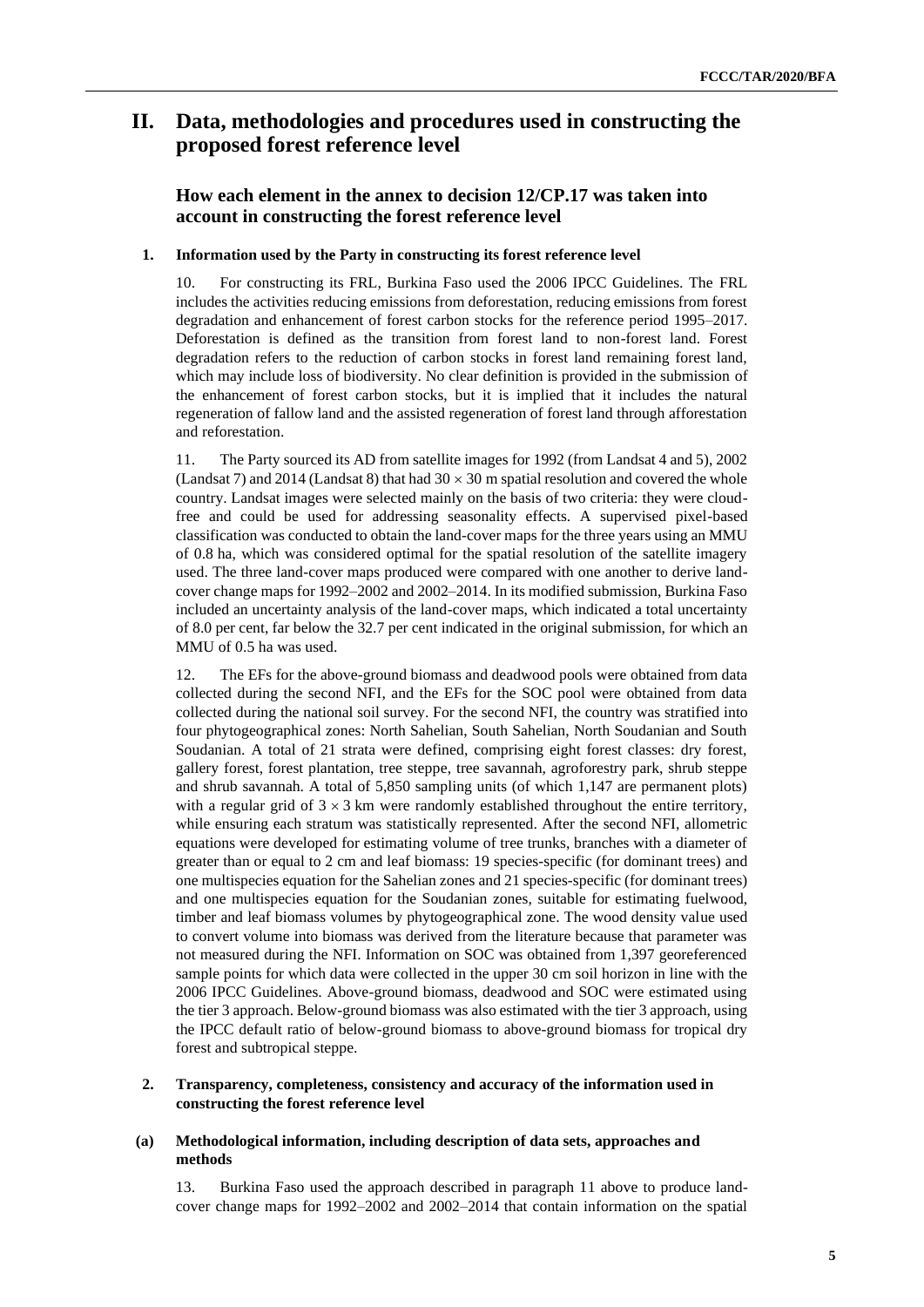extent of changes from one class to another. During the TA, the AT noted that the underlying process used to derive the maps led to several inconsistencies in the AD, including a decreasing trend for both deforestation and forest degradation between the two periods. The Party explained that it found this trend to be unreliable, as it would lead to zero emissions for the country by 2025, which is highly unlikely and does not reflect the observed dynamics and national circumstances. In addition, the AT sought clarification about the uncertainty of the AD and the improvement of the land-cover maps used.

14. To address the inconsistencies in the AD noted by the AT, Burkina Faso included in its modified submission a land transition matrix averaged over 1992–2014, which enabled a more robust approach to assessing historical levels of deforestation and forest degradation. The Party also updated the land-cover maps using an MMU of 0.8 ha. The AT commends the Party for its efforts to improve the accuracy of the AD and for applying the tier 3 approach from the 2006 IPCC Guidelines for land representation. All these efforts contributed to reducing the uncertainty of the AD significantly from 32.7 to 8.0 per cent.

15. In the modified submission, Burkina Faso indicated 1995–2017 as the reference period and provided annual values for that time series, distinguishing between the averaged value of emissions and removals associated with changes in carbon pools for 1992–2014 (implicitly assumed to remain constant in 2014–2017) and the 1995–2017 time series of emissions associated with bush fires. The AT considers that aligning all AD with the modified reference period would improve the accuracy, consistency, completeness and transparency of the FRL, and noted this as an area for future technical improvement.

16. During the TA, the Party indicated that the estimated removals from enhancement of forest carbon stocks might either be a result of the classification errors in the land-cover maps (see para. 13 above) or, in the case of agroforestry parks and natural regeneration of fallow land, be artificial. The AT sought clarification on the inclusion of agroforestry parks in the forest category, which might result in increased estimated removals associated with enhancement of forest carbon stocks. As a result of the facilitative interactions with the AT during the TA, and with the aim of ensuring consistency in estimating removals from enhancement of forest carbon stocks, Burkina Faso included agroforestry parks under the cultivated land category. The AT considers that providing detailed information on the estimation methodology used for the activity enhancement of forest carbon stocks, particularly regarding the changes in carbon stocks in pools for forest areas not subject to land-use change, would improve the transparency of the FRL, and noted this as an area for future technical improvement.

17. Pursuant to decisions 12/CP.17 and 13/CP.19 concerning consistency with corresponding anthropogenic forest-related GHG emissions and removals, the AT compared the estimated emissions and removals from deforestation, forest degradation and enhancement of forest carbon stocks used in calculating the FRL with the emissions and removals reported by Burkina Faso in its most recent GHG inventory, which at the time of the TA was the inventory included in the NC1 (which was submitted in 2002 and covered 1999 only). The comparison was conducted in line with the Revised 1996 IPCC Guidelines. In the GHG inventory, emissions from bush fires were reported under agriculture and livestock, emissions and removals from forest activities were reported together, and emissions and removals associated with deforestation were not reported. During the TA, the AT noted that the FRL submission was not consistent with the NC1 GHG inventory in terms of definitions, methodologies, AD and EFs. In response, Burkina Faso shared the GHG inventory that it has under development, which is included in its draft NC3. The AT found significant discrepancies also between the emissions and removals reported in the FRL and in that GHG inventory. The Party explained that, while establishing institutional arrangements for the GHG inventory had been challenging, a process of reconciling data sets and analyses was under way to ensure consistency between the FRL and the inventory. Burkina Faso indicated that the NC3 will include information and estimates (i.e. definitions, methodologies, AD and EFs) that are consistent with those in the FRL submission. The AT commends the Party for its efforts to improve consistency between the GHG inventory contained in its NC and the FRL.

18. During the TA, the AT requested the Party to include for all three activities included in the FRL country-specific data on below-ground biomass, as measured in the field during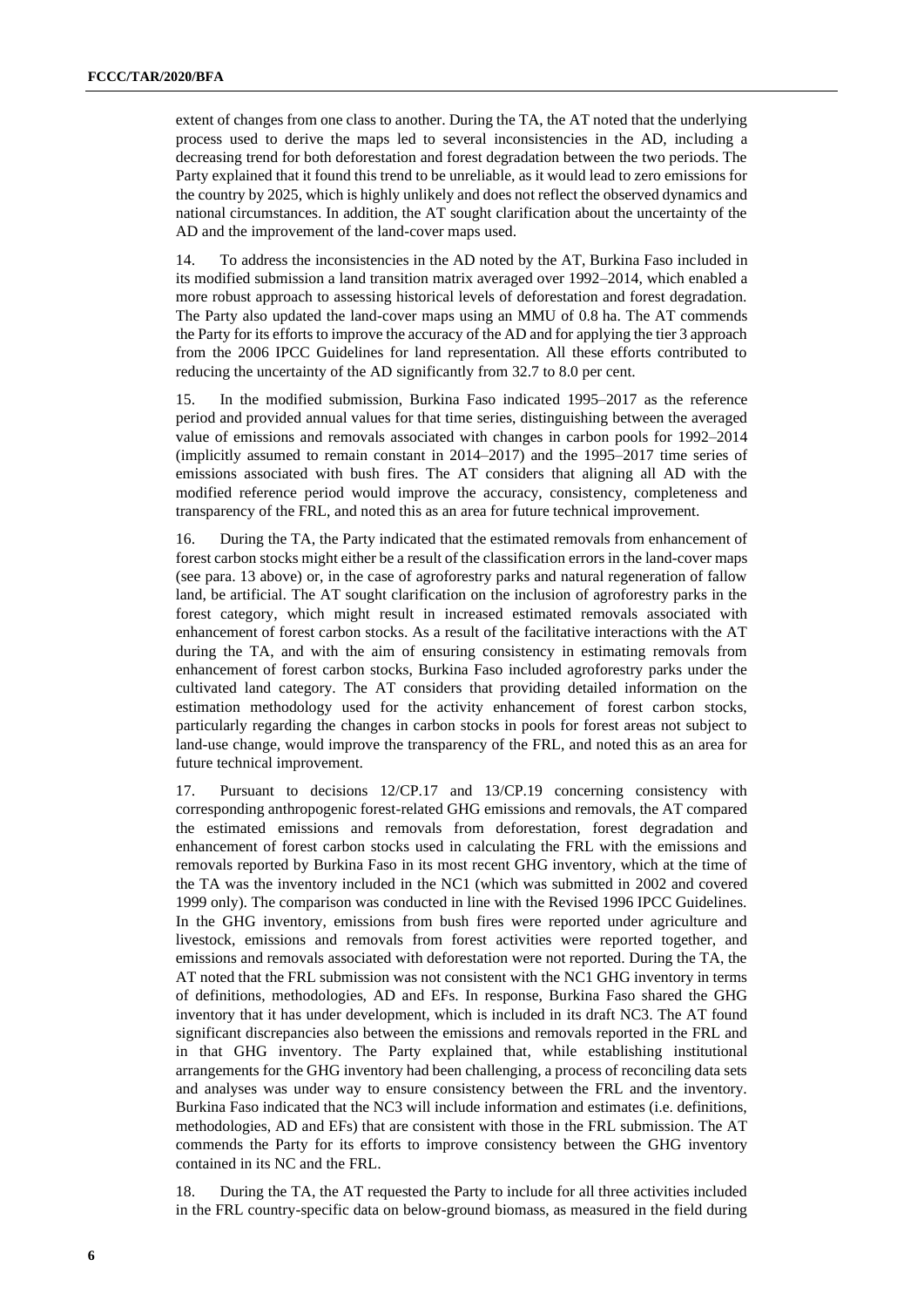the second NFI, because these data would increase the accuracy and completeness of the FRL. The AT commends Burkina Faso for continuing to work on updating and improving the estimation of below-ground biomass, and noted this as an area for future technical improvement.

19. Data collected during the second NFI were used to estimate wood volumes for each forest stratum and by phytogeographical zone. The AT noted large variation in the number of sample plots across the diverse land-use categories, which it considered might affect the representativeness of the sampling approach of the NFI. During the TA, Burkina Faso provided the AT with detailed information on the statistical representativeness of these plots and indicated that the sampling approach had been evaluated by the National Institute of Statistics and Demography. The Party explained that the points representing the plots were derived by simple random selection for each phytogeographical zone from a total of 5,850 points generated over a  $3 \times 3$  km grid. The AT considers that the additional information provided by Burkina Faso in its modified submission considerably increased the transparency of the FRL and clarified the statistical information on the NFI.

20. Burkina Faso explained in its original submission that to estimate wood volume during the second NFI it took into account stems with a diameter greater than or equal to 5 cm in each plot. Also, data on herbaceous biomass were collected. During the TA, the Party provided the AT with information on the calculation of wood volume and clarified that the definition of wood volume was proven to be deficient in the construction of the FRL. In the modified submission, Burkina Faso reported a statistical analysis of the data from the NFI that were used to estimate the above-ground biomass for all strata, including those classified as forest land or non-forest land, according to the type of woody stand and by phytogeographical zone. Above-ground biomass was estimated using the allometric equations from the NFI in combination with data from the scientific literature to estimate the density values of the dominant tree species and the ratio of dry to wet weight of woody biomass. Leaf biomass data from the NFI were also accounted for in the above-ground biomass estimations. The AT commends Burkina Faso for providing this information in the modified submission, which improved the transparency of the wood volume calculations used in constructing the FRL, and welcomes Burkina Faso's intention to improve its use of country-specific data.

21. The modified submission indicates that the allometric equations developed following the second NFI were limited to the estimation of timber production parameters (lumber, service timber, fuelwood, etc.) and focused on barrel, branch and leaf biomass estimates, and that developing specific allometric equations for estimating above-ground biomass would constitute an improvement to the FRL. The AT noted that the information in the submission on the methodology used to determine above-ground biomass does not specify whether and how species-specific allometric equations were used for estimating biomass for dominant and non-dominant species. The AT considers that providing detailed information on the use of allometric equations would improve the transparency of the FRL, and noted this as an area for future technical improvement.

22. The AT sought clarification on the significant differences it observed in the reported historical values of forest areas between the FRL submission and the FRA published by FAO in 2015. Burkina Faso explained that the observed discrepancies were due mainly to the difference in the forest definition used – in particular, agroforestry parks and tree savannahs were considered forest for the FRL but as other land for the FRA. For the modified submission, the Party applied the same forest definition as for the FRA. The AT considers that changing the forest definition improved the transparency of the FRL.

23. The AT commends the Party for providing additional information in the modified submission, although it was not sufficient to allow the AT to independently reconstruct the FRL. The AT was not able to verify the calculation of AD from primary data sources, the estimation of country-specific EFs, whether the EFs had been correctly applied to the AD, or whether the sum of the results of those calculations corresponded to the values reported for the FRL. The AT considers that providing the calculations related to AD and EFs used in constructing the FRL would improve the transparency of the FRL, and noted this as an area for future technical improvement.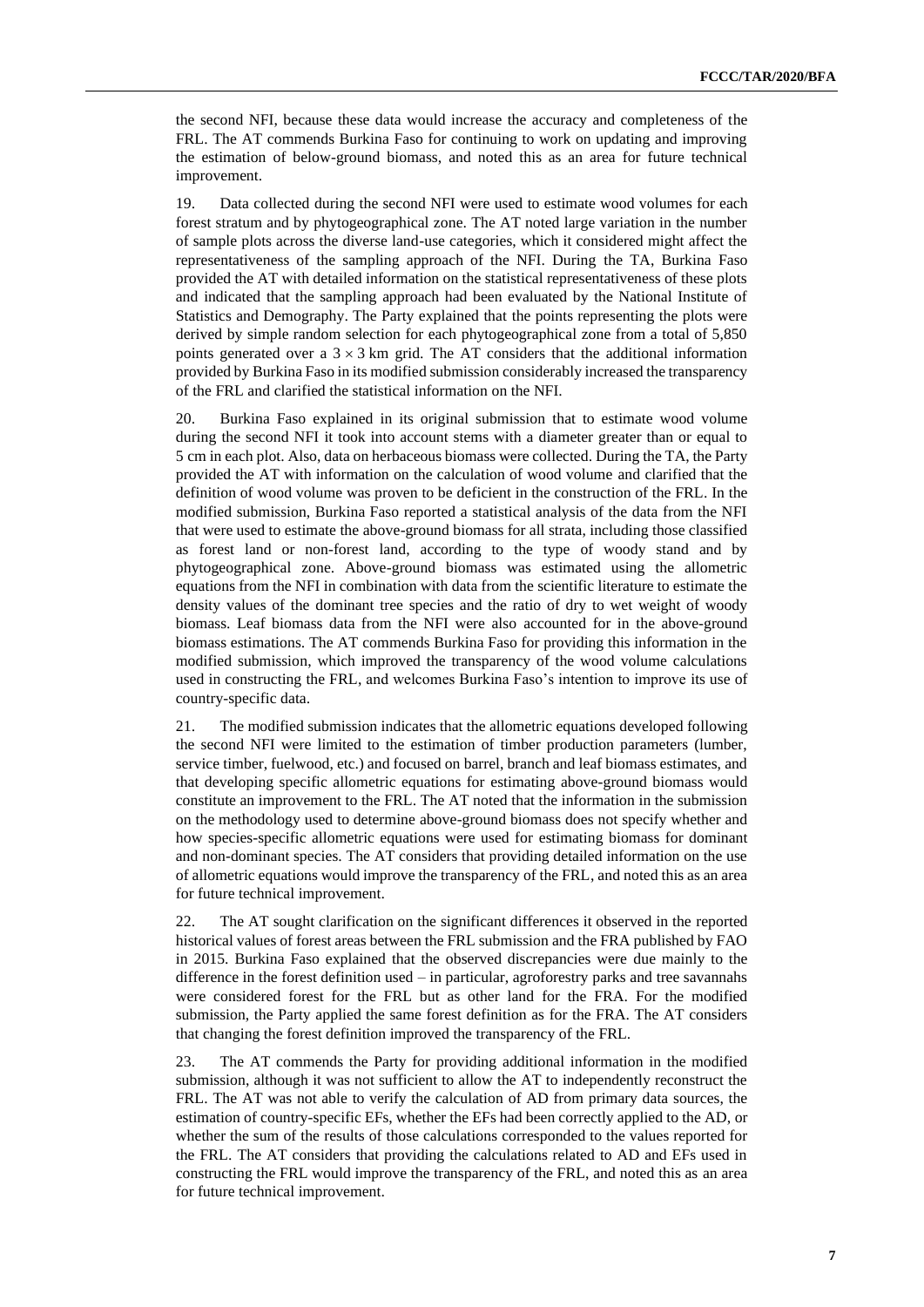#### **(b) Description of relevant policies and plans, as appropriate**

24. At the time of submission of the FRL, the national REDD+ strategy had not been finalized. During the TA, Burkina Faso provided the AT with a draft of the strategy, which includes information not only on REDD+ activities but also on the institutional arrangements and measurement, reporting and verification system necessary for implementing the activities. The strategy includes policies and measures specific to forestry (e.g. reduction of firewood consumption, bush fire management, sustainable forest management), agriculture (e.g. land restoration, promotion of agroforestry, SOC enhancement), livestock (e.g. sustainable fodder wood management) and mining (e.g. land rehabilitation), as well as crosscutting policies and measures (related, e.g., to governance, environmental taxation, land planning and land tenure).

#### **3. Pools, gases and activities included in constructing the forest reference level**

25. According to decision 12/CP.17, annex, paragraph (c), reasons for omitting a pool and/or activity in constructing the FRL should be provided, noting that significant pools and/or activities should not be excluded.

26. The pools included in the Party's FRL are above-ground biomass, below-ground biomass, deadwood and SOC. The litter pool was not included. The AT welcomes Burkina Faso's intention to consider the inclusion of fuelwood, which would improve the coverage of the deadwood and litter pools, in future FRLs.

27. Regarding the changes in carbon stock in pools occurring during deforestation and forest degradation, the AT notes that above-ground biomass values derived from the second NFI on forest land were also used for non-forest land. As mentioned in the original submission, the Party considered this approach to be deficient. In the modified submission, Burkina Faso considered data on above-ground biomass of non-forest land, thus improving the reliability of the estimates of changes in pools during the conversion of forest land to other land uses.

28. With regard to emissions and removals from above-ground biomass, the AT acknowledges the use of country-specific EFs derived from the second NFI. In its modified submission, Burkina Faso compared these country-specific EFs with the IPCC default values and demonstrated that they are within the margin of error of those values. The AT concludes that the country-specific EFs for the above-ground biomass pool are consistent with the IPCC default values.

29. With regard to emissions and removals from below-ground biomass, the AT notes the use of default factors from the 2006 IPCC Guidelines. The AT welcomes the Party's aim, as stated in the original submission, of developing country-specific EFs and using a higher-tier method for this pool for future FRL submissions.

30. With regard to emissions and removals from deadwood, the AT acknowledges the use of country-specific EFs derived from the second NFI. However, as mentioned by the Party in the original submission, deadwood lying on the ground was excluded, and the AT could not determine whether this component of the pool is significant. The AT welcomes the Party's aim, as stated in the original submission, to complete the coverage of this pool by including emissions and removals from deadwood lying on the ground for future FRL submissions.

31. With regard to emissions and removals from SOC, the AT welcomes the Party's use of country-specific EFs derived from the national soil survey and use of a tier 3 method. To develop the EFs, Burkina Faso measured SOC at 1,397 points throughout the country and calculated SOC for all strata in the land-use maps.

32. With regard to emissions and removals from litter, the AT requested clarification of the reasons for omitting the pool. In response, Burkina Faso explained that the pool was omitted due to lack of data. While the AT considers that this pool is unlikely to be significant given the nature of Sahelian forest ecosystems, it notes that the 2006 IPCC Guidelines provide a method for estimating carbon stock change in litter and the corresponding default EFs. The AT welcomes the intention, stated by Burkina Faso during the TA, to include this pool in future FRLs.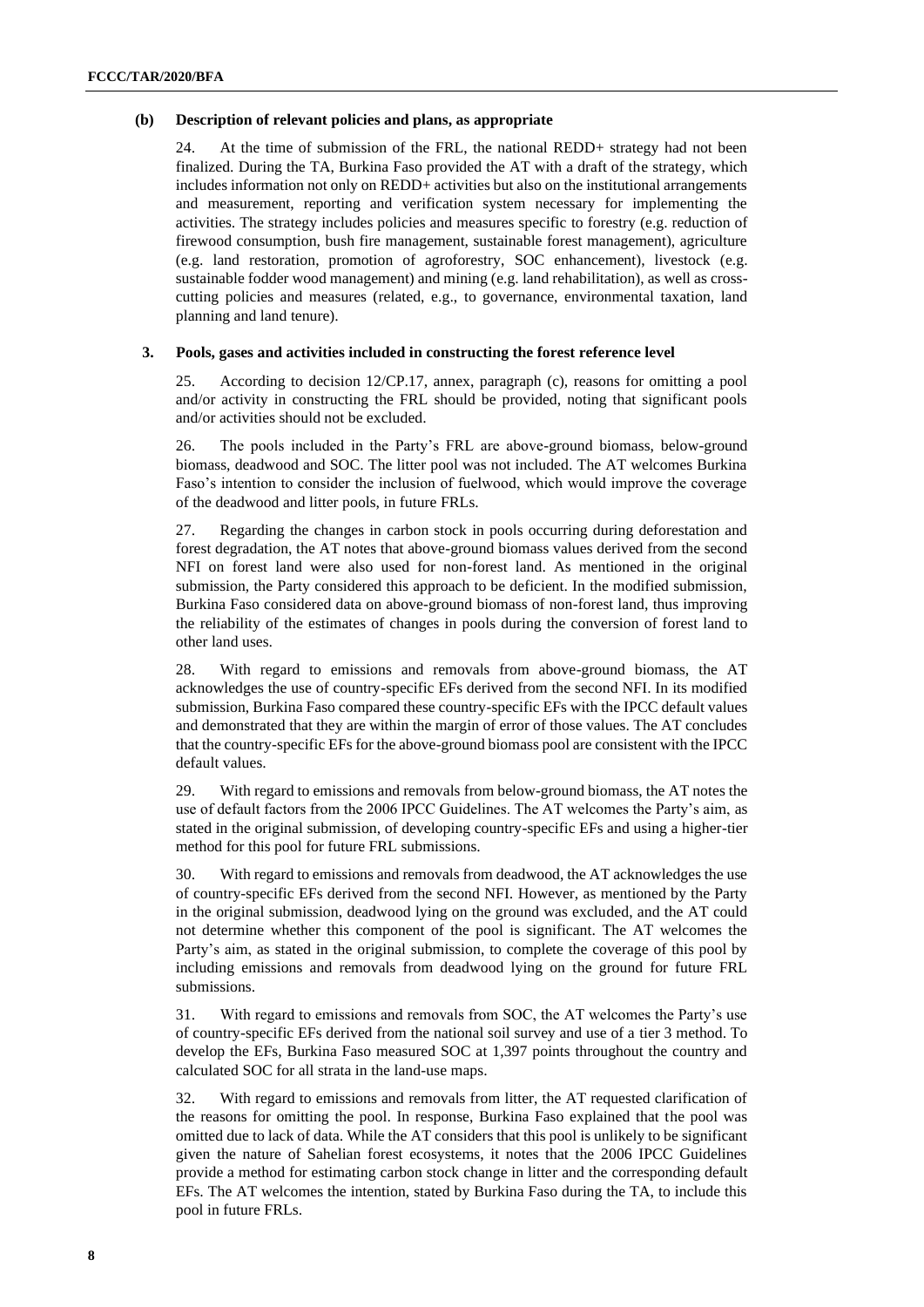33. With regard to emissions and removals from harvested wood products, the AT notes that the existence and use of national data sets relevant to harvested wood products are mentioned in the NC2 (2014) and the draft NC3. The AT welcomes the intention, stated by Burkina Faso during the TA, to include this pool in future FRLs.

34. The AT found that Burkina Faso did not assume a transition period for changes in carbon pools associated with changes in forest land to other land uses, and therefore assumed instantaneous carbon stock changes. The AT considers the inclusion of a transition period – either the 20-year transition period associated with IPCC default EFs or a country-specific transition period for country-specific EFs – as an area for future technical improvement.

35. In its modified submission, Burkina Faso included  $CO<sub>2</sub>$  emissions and removals associated with changes in carbon pools and  $CO<sub>2</sub>$ ,  $CH<sub>4</sub>$  and  $N<sub>2</sub>O$  emissions from bush fires.

36. In its modified submission, Burkina Faso highlighted that in the past 22 years almost half of the country's forests have disappeared. The AT considers this information as sufficient evidence that the Party included the most significant activity, reducing emissions from deforestation, of the five activities identified in decision 1/CP.16, paragraph 70, in accordance with its national capabilities and circumstances. Regarding the other activities covered in the FRL (reducing emissions from forest degradation and enhancement of forest carbon stocks), the AT did not find enough information in the submission to conclude whether these were the two next most significant activities. The AT notes that the remaining REDD+ activities – conservation of forest carbon stocks and sustainable management of forests – could also be significant. Indeed, it is possible that removals from those two activities are increasing as a result of Burkina Faso's policies and measures for conserving and sustainably managing forests. The Party stated in its NC2 that several forest management programmes are under way in the country, and stated in its draft NC3 that since 2000 it has been undertaking reforms in the energy sector aimed at, among other things, developing sustainable and participatory forest management programmes. According to the Party, these activities were excluded from the FRL submission owing to lack of quantitative data at the national level. The AT welcomes Burkina Faso's intention, as stated in the original submission, to include the two remaining REDD+ activities in future FRL submissions. The AT considers the provision of information on the significance of activities other than reducing emissions from deforestation as an area for future technical improvement.

37. Regarding the activity enhancement of forest carbon stocks, the AT found that changes in carbon pools for forest areas not subject to land-use change were not considered. The AT noted that, in the draft NC3, the second NFI was compared with the first in order to determine the annual change in forest biomass. The AT considers that including in the FRL the missing carbon pools for forest areas not subject to land-use change would increase the accuracy of the estimated emissions and removals from enhancement of forest carbon stocks, and noted this as an area for future technical improvement.

38. The AT acknowledges Burkina Faso's intention to identify steps being taken to improve future FRL submissions when new and adequate data and better information become available as part of the stepwise approach.

#### **4. Definition of forest**

39. Burkina Faso provided in its modified submission the definition of forest used in constructing its FRL. The definition is the same as the one that the Party uses for its reporting to FAO for the FRA (i.e. minimum area of 0.5 ha, height of 2 m or more and at least 10 per cent canopy cover). The AT was not able to determine from the information in the submission whether this definition was different from the one used for the national GHG inventory included in the NC2 or in the draft NC3. During the TA, and subsequently in its modified submission, Burkina Faso confirmed its intention to ensure consistency between the FRL and the national GHG inventory. In the original submission, the forest definition included forest plantations and agroforestry parks; however, during the TA the Party informed the AT that that classification was being reviewed, and in its modified submission agroforestry parks were classified under cropland.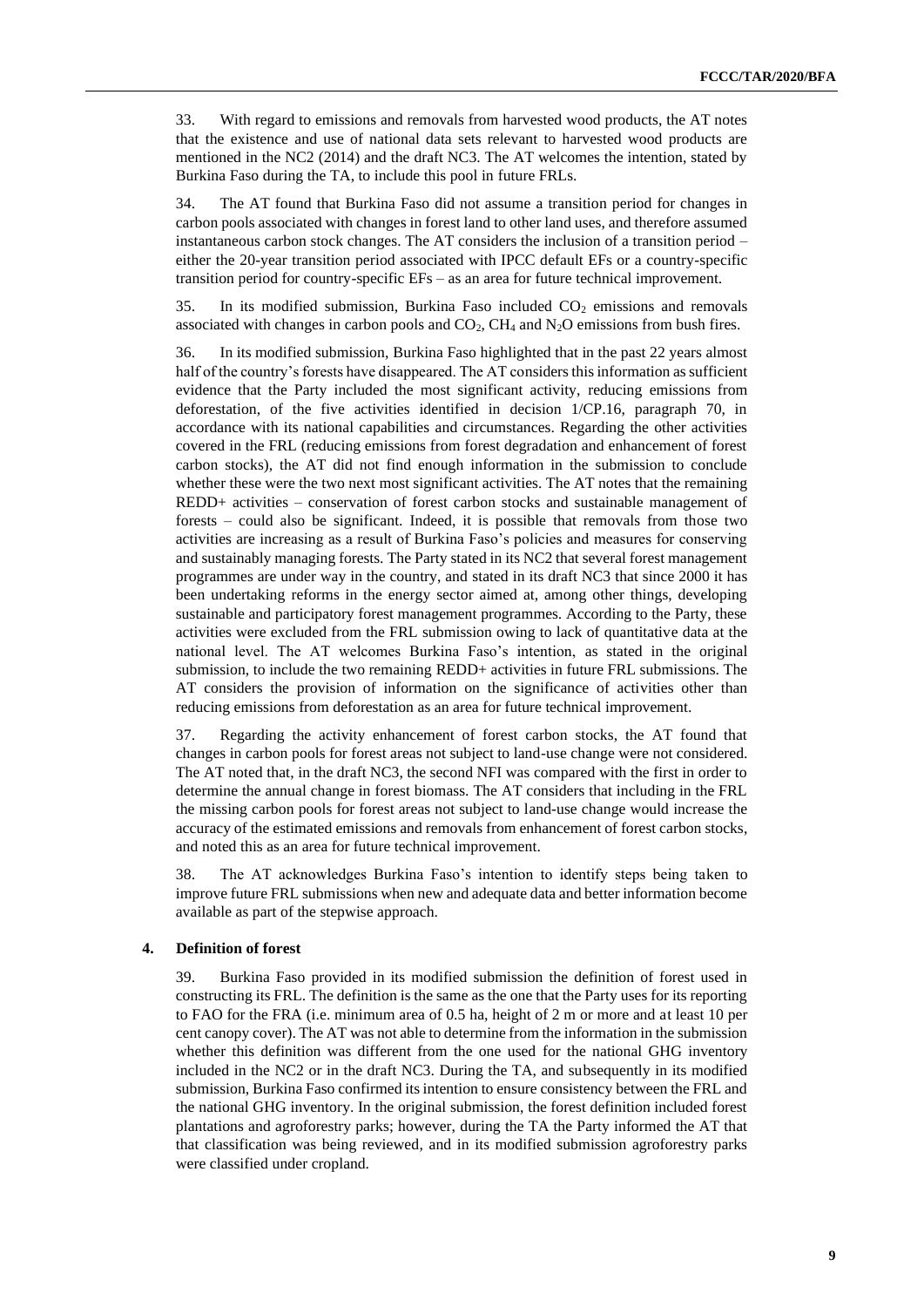# **III. Conclusions**

40. The information used by Burkina Faso in constructing its FRL for reducing emissions from deforestation, reducing emissions from forest degradation and enhancement of forest carbon stocks is transparent, complete and in overall accordance with the guidelines for submissions of information on reference levels.

41. The FRL presented in the modified submission, for the reference period 1995–2017, corresponds to  $10,218,000$  t CO<sub>2</sub> eq/year.

42. The AT acknowledges that Burkina Faso included in its FRL the most significant activities and the most significant pools in terms of emissions from forests. The AT considers that, in doing so, Burkina Faso followed decision 1/CP.16, paragraph 70, on activities undertaken, and decision 12/CP.17, paragraph 10, on applying the stepwise approach. The AT commends Burkina Faso for providing information on its ongoing work to develop FRLs for other activities and missing pools.

43. As a result of the facilitative interactions with the AT during the TA, Burkina Faso provided a modified submission that took into consideration the technical input of the AT. The AT notes that the transparency and completeness of the information provided were significantly improved in the modified FRL submission and commends Burkina Faso on its efforts. The new information provided in the modified submission and the examples of how estimates of CO<sub>2</sub> emissions from deforestation and forest degradation and removals from enhancement of forest carbon stocks were calculated increased the reproducibility of the FRL calculations.

44. The AT notes that, overall, the FRL does not maintain consistency with the GHG inventory included in Burkina Faso's NC2, which was prepared using the Revised 1996 IPCC Guidelines and different AD and EFs.<sup>14</sup> However, Burkina Faso indicated in the modified submission that its NC3, currently under development, will include information and estimates that are consistent with those in the FRL submission.

45. Pursuant to decision 13/CP.19, annex, paragraph 3, the AT identified the following areas for future technical improvement:

(a) Aligning all AD with the modified reference period (see para. 15 above);

(b) Providing detailed information on the estimation methodology used for the activity enhancement of forest carbon stocks, particularly regarding the changes in carbon stocks in pools for forest areas not subject to land-use change (see para. 16 above);

(c) Using available country-specific data on below-ground biomass for all activities included in the FRL (see para. 18 above);

Providing detailed information on the use of species-specific and multispecies allometric equations for dominant species and non-dominant species in estimating aboveground biomass (see para. 21 above);

(e) Providing the calculations related to AD and EFs used in constructing the FRL (see para. 23 above);

(f) Providing information on the significance of the activities other than reducing emissions from deforestation (see para. 36 above);

(g) Including in the FRL the missing carbon pools for forest areas not subject to land-use change (see para. 37 above).

46. Pursuant to decision 13/CP.19, annex, paragraph 2(f), in assessing the pools and gases included in the FRL, the AT noted that the pools and gases excluded by Burkina Faso are likely to be insignificant in the context of the FRL. Nevertheless, pursuant to decision 13/CP.19, annex, paragraph 3, the AT identified the consideration of a transition period for changes in carbon pools during the conversion of forest land to other land uses to ensure

<sup>&</sup>lt;sup>14</sup> In reference to the scope of the TA, as per decision 13/CP.19, annex, para. 2(a).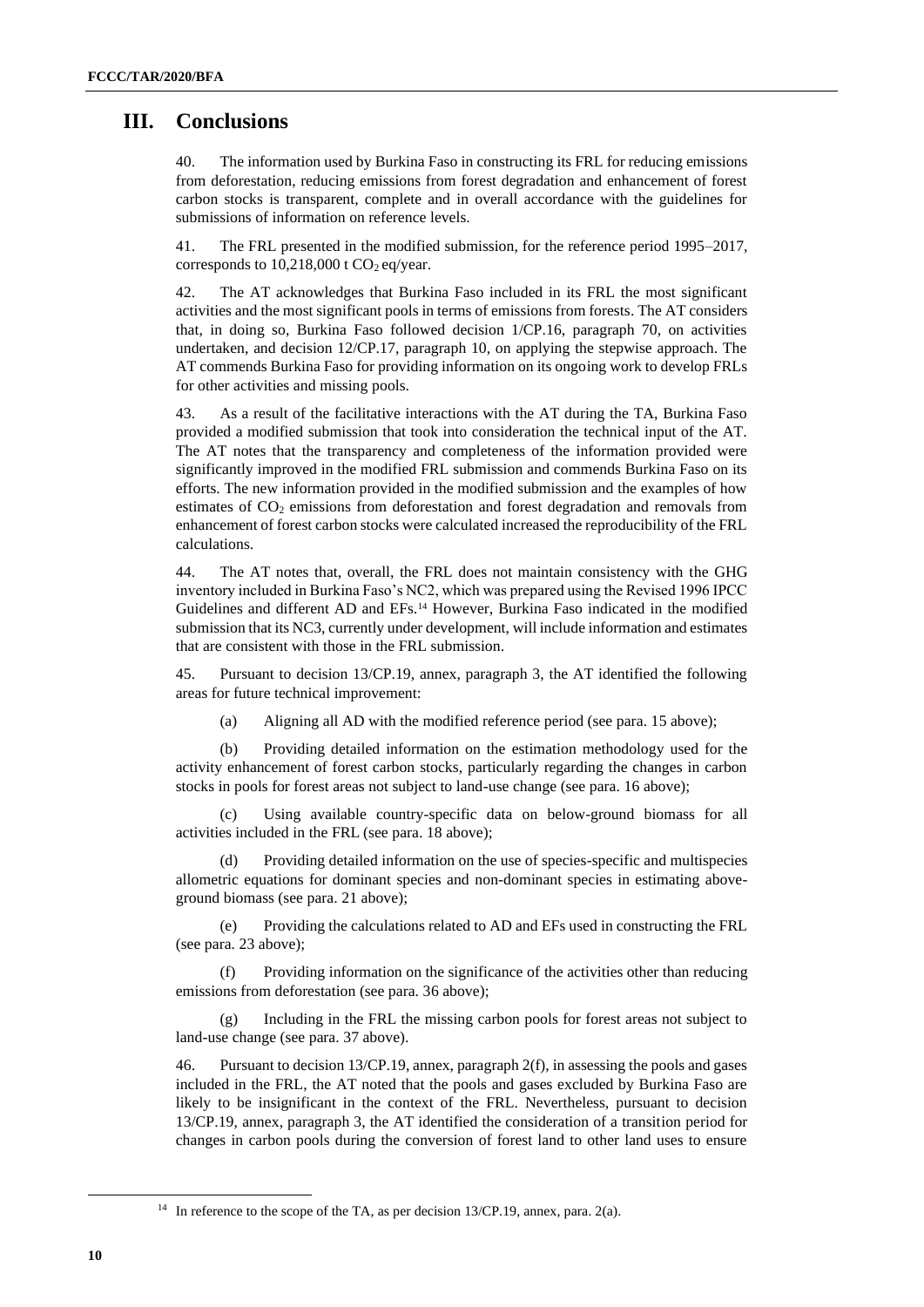consistency with the 2006 IPCC Guidelines (see para. 34 above) as an additional area for future technical improvement regarding the exclusion of pools and gases from the FRL.

47. The AT acknowledges and welcomes the Party's intention to:

(a) Improve the use of country-specific data for calculating wood volume in constructing the FRL (see para. 20 above);

(b) Include emissions and removals associated with the use of fuelwood in order to improve the coverage of the deadwood and litter pools (see para. 26 above);

(c) Develop country-specific EFs and use a higher-tier method for estimating emissions and removals for the below-ground biomass pool (see para. 29 above);

(d) Include emissions and removals from deadwood lying and litter on the ground (see paras. 30 and 32 above, respectively);

(e) Include in the FRL the activities conservation of forest carbon stocks and sustainable forest management (see para. 36 above).

48. In conclusion, the AT commends Burkina Faso for showing strong commitment to continuously improving its FRL estimates in line with the stepwise approach. A number of areas for the future technical improvement of Burkina Faso's FRL have been identified in this report. At the same time, the AT acknowledges that such improvements are subject to national capabilities and policies and notes the importance of providing adequate and predictable support.<sup>15</sup> The AT also acknowledges that the TA was an opportunity for a rich, open, facilitative and constructive technical exchange of information with Burkina Faso.

49. The table contained in annex I summarizes the main features of Burkina Faso's proposed FRL.

<sup>15</sup> As per decisions 13/CP.19, annex, para. 1(b), and 12/CP.17, para. 10.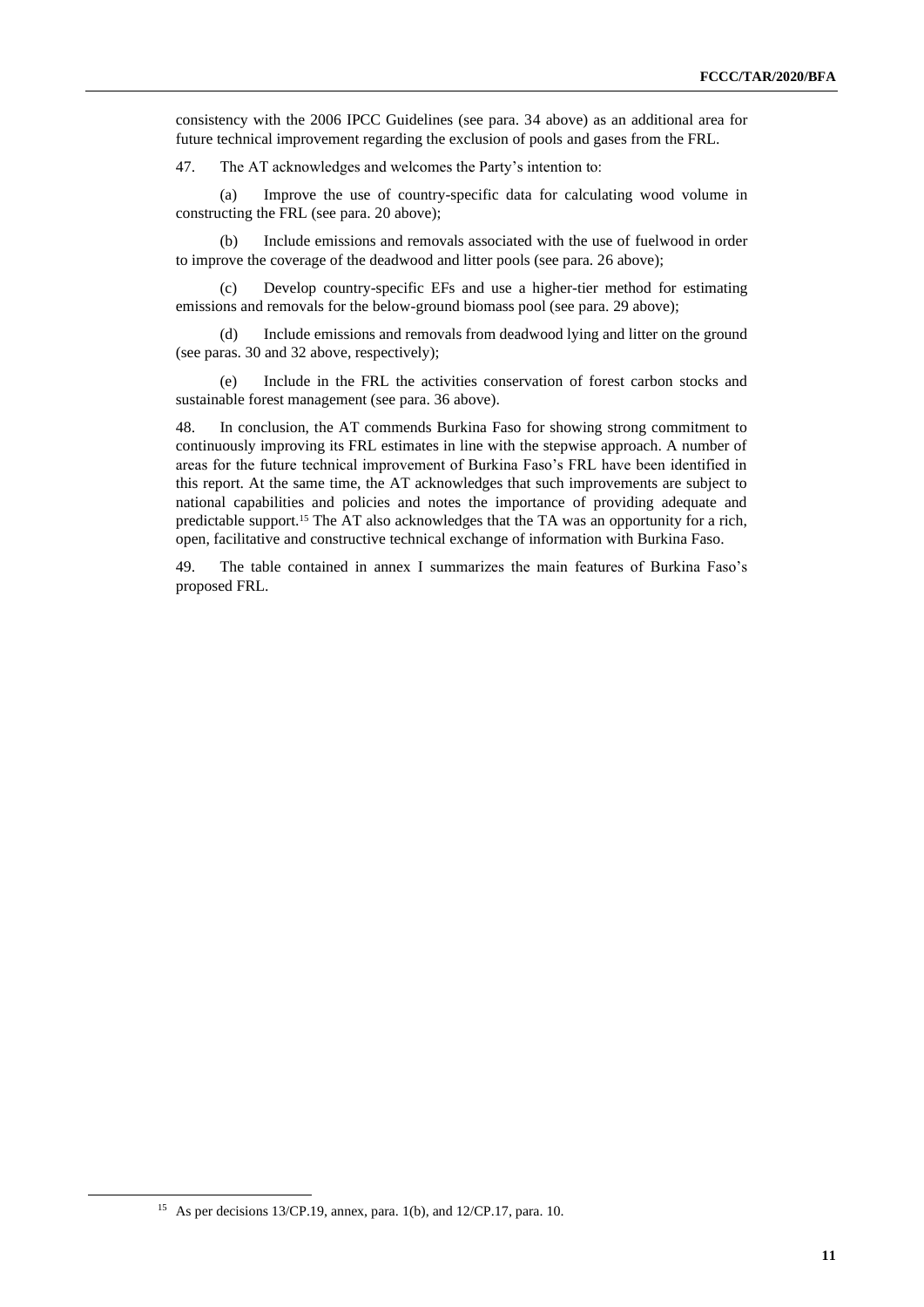# **Annex I**

# **Summary of the main features of the proposed forest reference level based on information provided by Burkina Faso**

| Main features of the FRL                                                                                                                 |                                                                                                                                            | Remarks                                                                                                                                                                                                                                                                          |
|------------------------------------------------------------------------------------------------------------------------------------------|--------------------------------------------------------------------------------------------------------------------------------------------|----------------------------------------------------------------------------------------------------------------------------------------------------------------------------------------------------------------------------------------------------------------------------------|
| Proposed FRL                                                                                                                             | 10 218 000 t $CO2$ eq/per<br>year                                                                                                          | In the modified submission, Burkina Faso<br>provided a FRL for each year of the time series<br>1995–2017, distinguishing between emissions<br>and removals associated with changes in carbon<br>pools and emissions associated with bush fires<br>(see para. 8 of this document) |
| Type and reference period<br>of FRL                                                                                                      | $FRL = average of$<br>historical emissions and<br>removals in 1995–2017                                                                    |                                                                                                                                                                                                                                                                                  |
| Application of adjustment<br>for national circumstances                                                                                  | No                                                                                                                                         |                                                                                                                                                                                                                                                                                  |
| National/subnational                                                                                                                     | National                                                                                                                                   |                                                                                                                                                                                                                                                                                  |
| Activities included                                                                                                                      | Reducing emissions<br>from deforestation<br>Reducing emissions<br>from forest degradation<br><b>Enhancement</b> of forest<br>carbon stocks | Other activities are planned to be included (see<br>para. 36 of this document)                                                                                                                                                                                                   |
| Pools included                                                                                                                           | Above-ground biomass<br>Below-ground biomass<br>Deadwood<br><b>SOC</b>                                                                     | Other pools, including litter and harvested wood<br>products, are planned to be included (see paras.<br>32–33 of this document)                                                                                                                                                  |
| Gases included                                                                                                                           | $CO2, CH4, N2O$                                                                                                                            | $CO2$ emissions and removals associated with<br>changes in carbon pools and $CO2$ , CH <sub>4</sub> and N <sub>2</sub> O<br>emissions from bush fires are included (see<br>para. 35 of this document)                                                                            |
| Forest definition                                                                                                                        | Included                                                                                                                                   | Minimum area of 0.5 ha, height of 2 m or more<br>and at least 10 per cent canopy cover (see para.<br>39 of this document)                                                                                                                                                        |
|                                                                                                                                          |                                                                                                                                            | The forest definition is identical to that used in<br>reporting to FAO for the FRA                                                                                                                                                                                               |
| Consistency with latest<br>GHG inventory                                                                                                 | Methods used for<br>estimating the FRL are<br>not consistent with those<br>used for the latest GHG<br>inventory (2002)                     | During the TA, Burkina Faso clarified that its<br>NC3 will include information and estimates that<br>are consistent with those in the FRL submission<br>(see para. 17 of this document)                                                                                          |
| Description of relevant<br>policies and plans                                                                                            | Included                                                                                                                                   | Burkina Faso provided a draft of the national<br>REDD+ strategy (see para. 24 of this document)                                                                                                                                                                                  |
| Description of assumptions Not applicable<br>on future changes to<br>domestic policies, if<br>included in the construction<br>of the FRL |                                                                                                                                            |                                                                                                                                                                                                                                                                                  |
| Description of changes to<br>previous FRL                                                                                                | Not applicable                                                                                                                             |                                                                                                                                                                                                                                                                                  |
| Identification of future<br>technical improvements                                                                                       | Yes                                                                                                                                        | Several areas for future technical improvement<br>were identified (see paras. 45–47 of this<br>document)                                                                                                                                                                         |